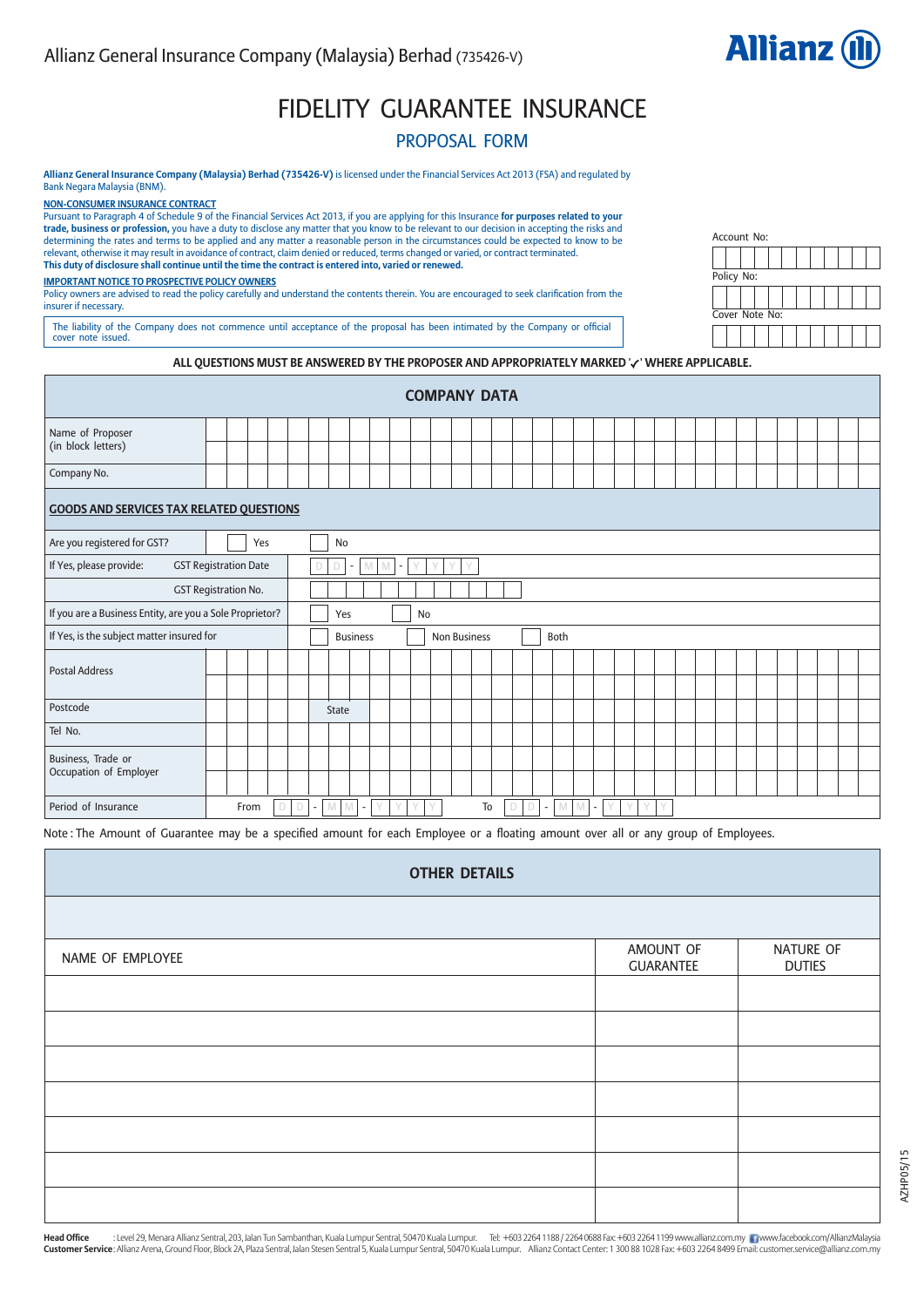|    | <b>OTHER DETAILS</b>                                                                                                                                                                                                                                                                                                                                                                                                                      |                                                                                                                                    |
|----|-------------------------------------------------------------------------------------------------------------------------------------------------------------------------------------------------------------------------------------------------------------------------------------------------------------------------------------------------------------------------------------------------------------------------------------------|------------------------------------------------------------------------------------------------------------------------------------|
| 1. | Please state the maximum amount of cash or stock handled by<br>any one employee at any one time<br>cash<br>a.<br>b.<br>stock                                                                                                                                                                                                                                                                                                              | a.<br>b.                                                                                                                           |
| 2. | With regard to cash/cheques, please state :-<br>the number of signatories required to authorise payments and<br>a.<br>description of such authorised signatories<br>the number of persons authorised to sign cheques and<br>b.<br>number of authorised signatories required for each cheque.<br>whether all monies received are banked intact at the latest<br>c.<br>the following morning.<br>If No, please give details.                | a.<br>b.<br>Yes<br>No<br>c.                                                                                                        |
|    | how often are bank reconciliation statements prepared.<br>d.<br>how often are cash books checked with the receipt counterfoils<br>e.<br>and vouchers by a responsible official.<br>whether pre-numbered official receipt are used as confirmation<br>f.<br>of the receipt of monies.<br>where employees are allowed to collect monies outside the office<br>g.<br>premises, are these accounted for daily?<br>If No, please give details. | d.<br>e.<br>f.<br>No<br>Yes<br>Yes<br>No<br>g.                                                                                     |
|    | h.<br>If cheques-signing machines are used, what procedures<br>operate to ensure that signatories are only applied to properly<br>authorised cheques?                                                                                                                                                                                                                                                                                     | h.                                                                                                                                 |
| 3. | In what manner are such goods checked Independently of the<br>a.<br>Employee?                                                                                                                                                                                                                                                                                                                                                             | a.                                                                                                                                 |
|    | At what periods are such checks undertaken and by whom?<br>b.                                                                                                                                                                                                                                                                                                                                                                             | b.                                                                                                                                 |
|    | How is the receipt of goods acknowledged by the Employee?<br>c.                                                                                                                                                                                                                                                                                                                                                                           | c.                                                                                                                                 |
|    | If so, please state approximately how often and by whom.                                                                                                                                                                                                                                                                                                                                                                                  |                                                                                                                                    |
|    | Are numbered Delivery Orders with Counterfoils used?<br>d.                                                                                                                                                                                                                                                                                                                                                                                | d.                                                                                                                                 |
|    | By whom are Delivery Orders made out and by whom are<br>e.<br>they signed?                                                                                                                                                                                                                                                                                                                                                                | e.                                                                                                                                 |
| 4. | With regard to credit card facilities, please state:-<br>name of employees to whom these facilities are given and<br>a.<br>their designations<br>names of employees responsible for verifying statements<br>b.                                                                                                                                                                                                                            | a.<br><u> 1980 - Johann John Harry Harry Harry Harry Harry Harry Harry Harry Harry Harry Harry Harry Harry Harry Harry H</u><br>b. |
|    | received and their designations<br>whether these employees are allowed to use these facilities<br>c.<br>for personal expenses, and if so, the method by which such<br>expenses are identified and settled                                                                                                                                                                                                                                 | Yes<br>No<br>c.                                                                                                                    |
| 5. | Do you conduct regular audits on your books?<br>If Yes, who are your auditors and how often are these done?                                                                                                                                                                                                                                                                                                                               | Yes<br>No                                                                                                                          |

AZHP05/15 AZHP05/15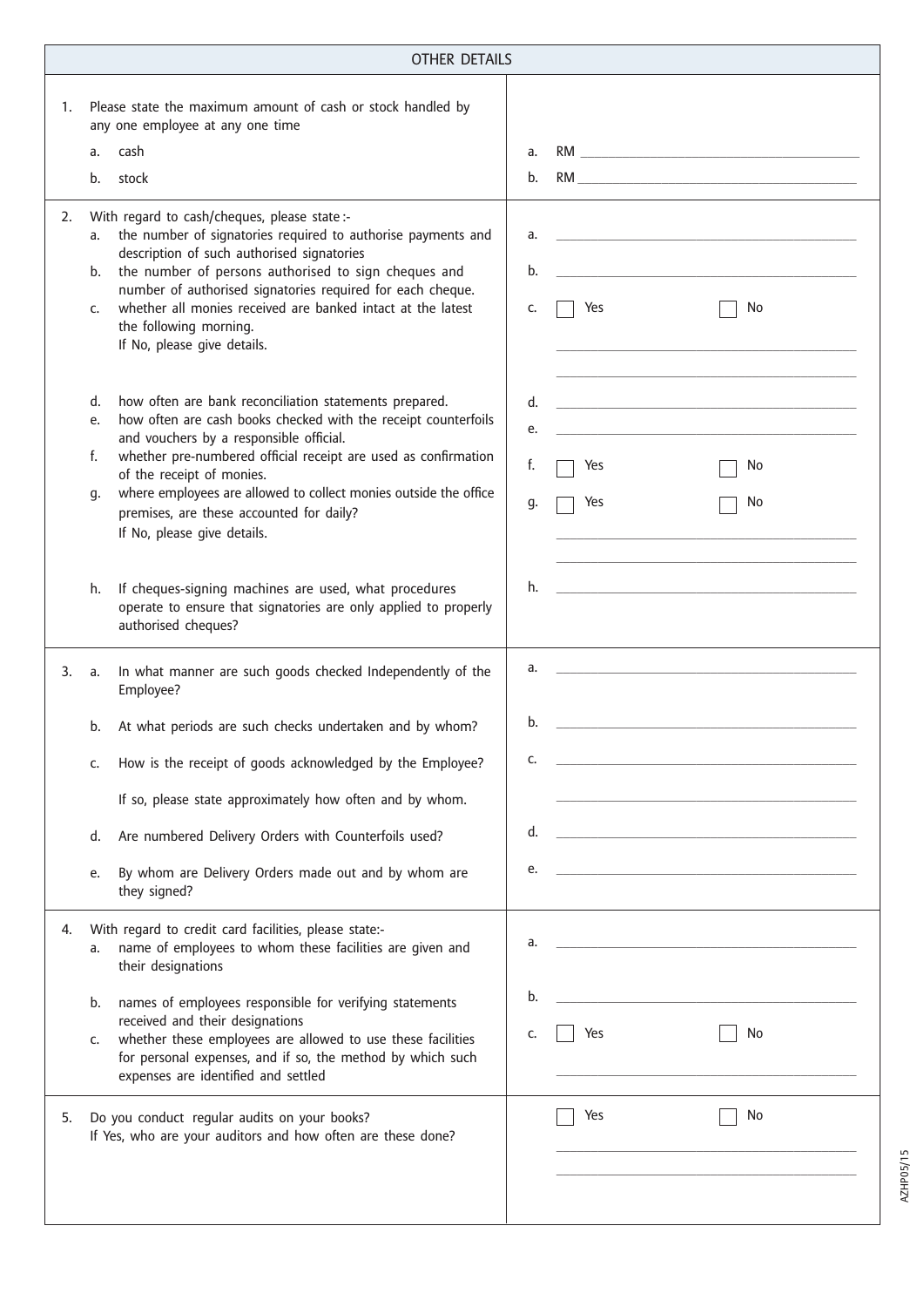|    | <b>OTHER DETAILS</b>                                                                                                                                                                                                           |            |
|----|--------------------------------------------------------------------------------------------------------------------------------------------------------------------------------------------------------------------------------|------------|
| 6. | In respect of the risks you now wish to insure against, have you<br>ever sustained any loss through the fraud or dishonestly of any<br>employee during the past 5 years?<br>If Yes, please give details.                       | Yes<br>No. |
| 7. | Is there any insurance in force covering any of the contingency to<br>be insured against with this or any other Insurance Company?<br>If Yes, please state Limit of Guarantee, Policy Number and Name of<br>Insurance Company. | Yes<br>No  |
| 8. | Has the insurance now proposed been declined, cancelled, refused<br>renewal or subjected to special terms or increased premium by<br>any other Insurance Company?<br>If Yes, please give details.                              | Yes<br>No. |
| 9. | Does the firm know of any fraud or dishonesty at any time of any<br>present or former employee?<br>If Yes, please give details.                                                                                                | Yes<br>No  |

### **PREMIUM WARRANTY CLAUSE**

It is a fundamental and absolute special condition of this contract of insurance that the premium due must be paid and received by the insurer within sixty (60) days from the inception date of this Policy/Endorsement/Renewal Certificate.

If this condition is not complied with then this contract is automatically cancelled and the Insurer shall be entitled to the pro rata premium for the period they have been on risk.

Where the premium payable pursuant to this warranty is received by an authorised agent of the Insurer, the payment shall be deemed to be received by the Insurer for the purposes of this warranty and the onus of proving that the premium payable was received by a person, including an insurance agent, who was not authorised to receive such premium shall lie on the Insurer.

Subject otherwise to the Terms and Conditions of this Policy.

## **GOODS AND SERVICES TAX NOTICE (GST)**

## **Goods and Services Tax Notice**

You are advised to review the adequacy of your Sum Insured as Goods and Services Tax ("GST") may have an impact on your claims settlement as stated below.

### **Goods and Services Tax impact on Claims Settlement**

### **Claims settlement**

We will pay your claim inclusive of the Goods and Services Tax on items which are taxable supplies, up to the limit of the Sum Insured.

In the event that you are entitled to claim for the Input Tax Credit and if we make a payment under this policy as compensation to you, we will reduce the amount of the payment by deducting your Input Tax Credit entitlement irrespective of whether you have or have not claimed the Input Tax Credit, up to the limit of the Sum Insured.

### **DECLARATION**

I/We to the best of my/our knowledge hereby confirm that the statements contained in this proposal form are true and correct and I/We have not concealed, mis-represented or mis-stated any material facts.

I/We agree that this statements and declaration contained in this proposal form shall be the basis of this contract of insurance with the Company and are deemed to be incorporated in the contract.



....................................................................................... Signature of Proposer/Company's Chop

# **THE COMPANY'S FIDELITY GUARANTEE POLICY**

Indemnifies employees in respect of direct pecuniary loss sustained by any act of fraud or dishonesty committed by the employee guaranteed:

- (a) during the Periods of Indemnity stated in the Policy;
- (b) during the uninterrupted continuance of employment of the Employee; and
- (c) in connection with the Occupation and Duties of the Employee.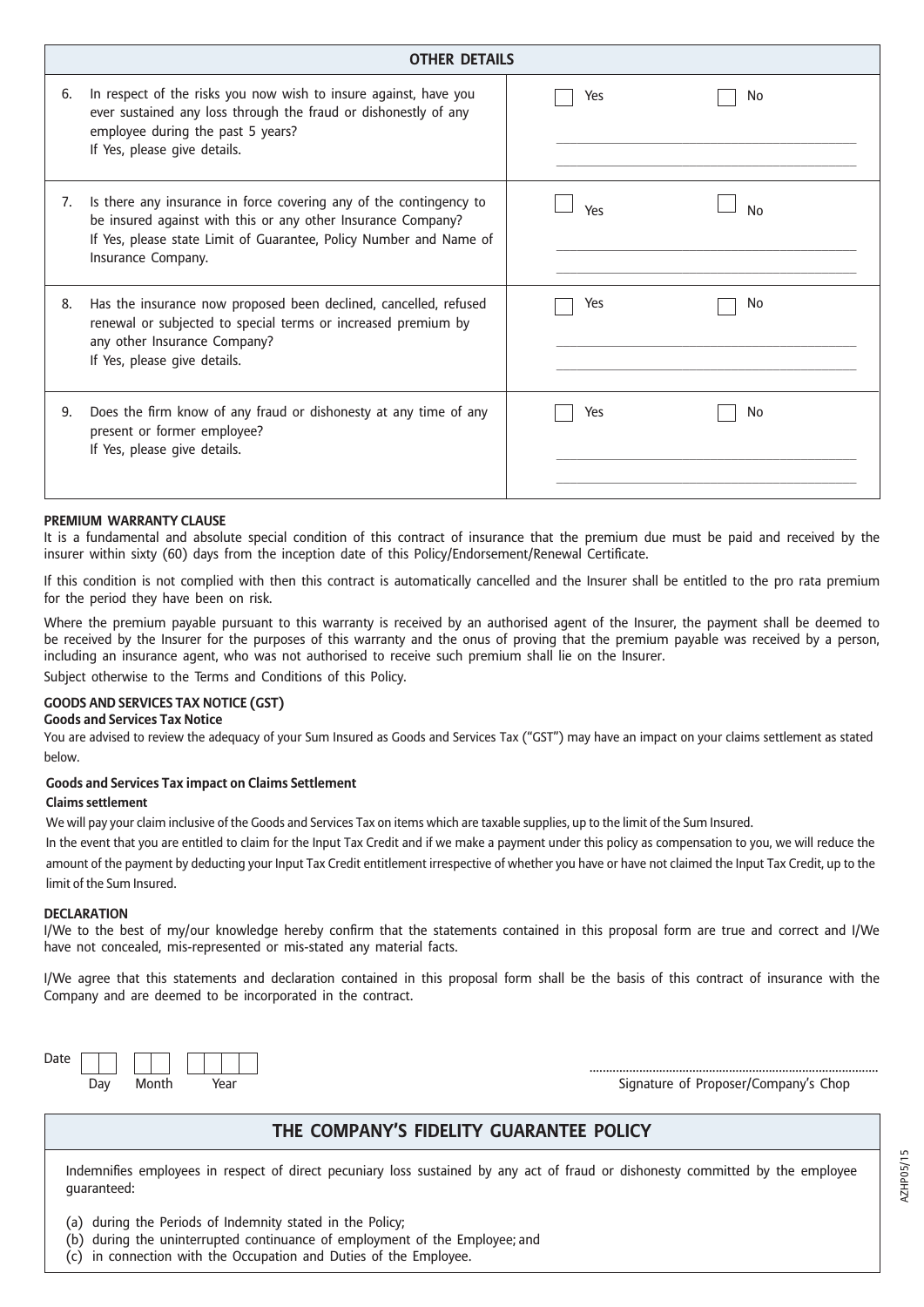The Company is not liable:-

- (1) In respect of any act of fraud or dishonestly committed by the Employee unless such act of fraud or dishonesty is discovered during the Periods of Indemnity stated in the Policy or within six months thereafter or within six months after the death dismissal or retirement of the Employee whichever event shall first happen.
- (2) If the nature of the business of the Employer or the duties or conditions of employment be changed or the remuneration of the Employee reduced without the sanction of the Company or if the precautions and checks for securing accuracy of accounts shall not be duly observed.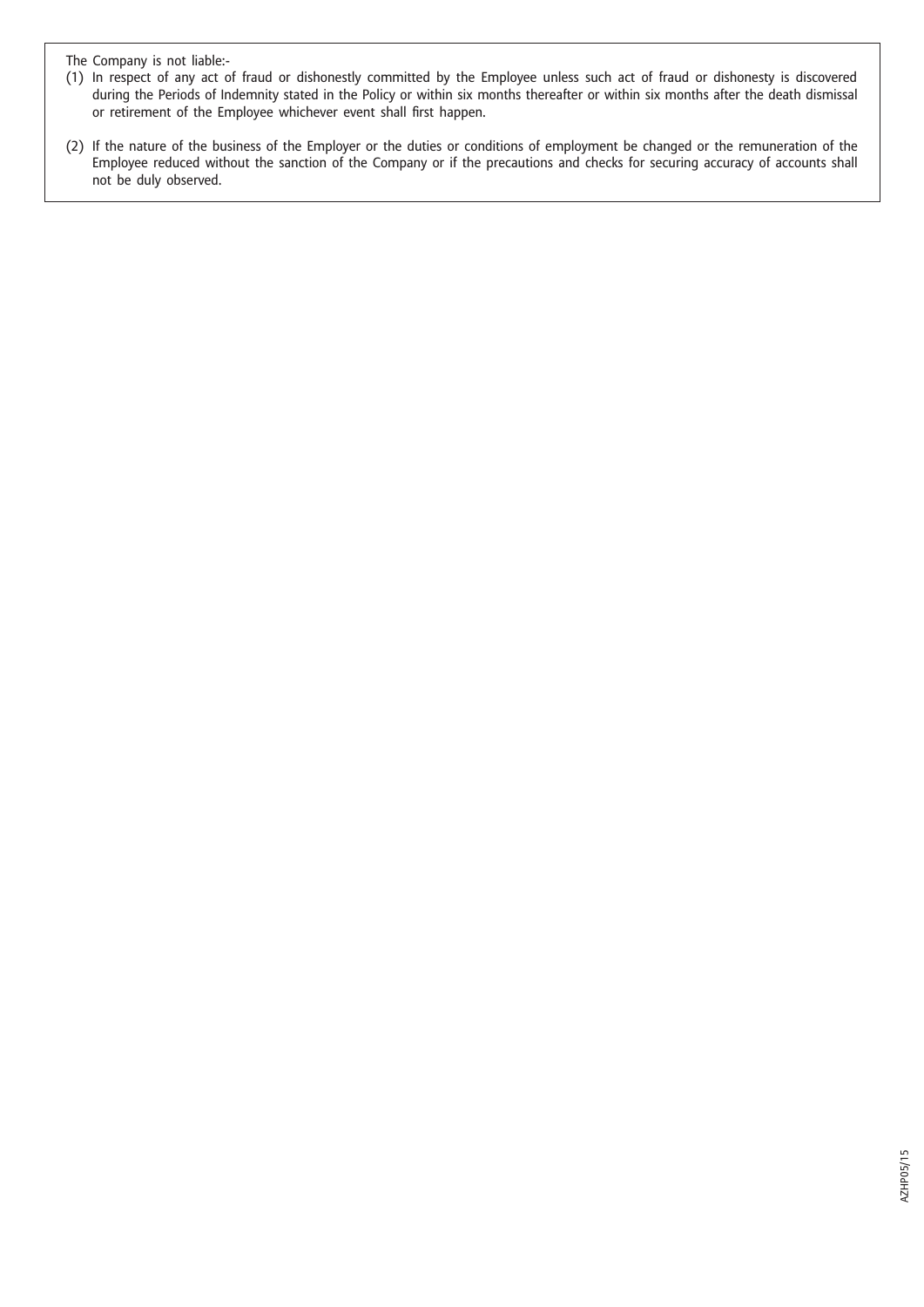

# INSURANS JAMINAN SETIA

# BORANG CADANGAN

**Allianz General Insurance Company (Malaysia) Berhad (735426-V)** dilesenkan di bawah Akta Perkhidmatan Kewangan 2013 (APK) dan dikawal selia oleh Bank Negara Malaysia (BNM).

**KONTRAK INSURANS BUKAN PENGGUNA**

Menurut Perenggan 4 Jadual 9 di bawah Akta Perkhidmatan Kewangan 2013, sekiranya anda memohon Insurans **bagi tujuan berkaitan dengan perdagangan, perniagaan atau profesion anda,** anda mempunyai kewajipan untuk mendedahkan apa-apa perkara yang anda ketahui sebagai<br>berkaitan dengan keputusan kami dalam menerima risiko dan dalam menentukan kadar dan terma seorang yang munasabah dalam hal keadaan itu boleh dijangka untuk tahu sebagai berkaitan, jika sebaliknya ini boleh menyebabkan kontrak terbatal, penolakan atau pengurangan tuntutan, penukaran terma atau penamatan kontrak.

**Kewajipan pendedahan ini akan berterusan sehingga masa kontrak tersebut dibuat, diubah atau diperbaharui.**

#### **NOTIS PENTING KEPADA BAKAL PEMEGANG POLISI**

Pemegang Polisi adalah dinasihatkan supaya membaca polisi dengan teliti dan memahami isi kandungannya. Jika perlu, anda digalakkan agar mendapat penjelasan daripada Pihak Penanggung Insurans.

Liabiliti Syarikat tidak akan bermula sehingga penerimaan cadangan telah dimaklumkan kepada pihak Syarikat ataupun nota perlindungan rasmi telah dikeluarkan.

| No. Akaun:  |  |                        |  |  |  |
|-------------|--|------------------------|--|--|--|
|             |  |                        |  |  |  |
| No. Polisi: |  |                        |  |  |  |
|             |  |                        |  |  |  |
|             |  | No. Nota Perlindungan: |  |  |  |
|             |  |                        |  |  |  |

### SEMUA SOALAN MESTI DIJAWAB OLEH PENCADANG DAN TANDAKAN " $\checkmark$ " DENGAN BETUL DI MANA YANG PERLU

| <b>DATA SYARIKAT</b>                                                    |                                                                                                   |  |    |  |  |   |        |            |   |    |  |  |                  |       |  |                  |  |  |  |  |  |  |  |
|-------------------------------------------------------------------------|---------------------------------------------------------------------------------------------------|--|----|--|--|---|--------|------------|---|----|--|--|------------------|-------|--|------------------|--|--|--|--|--|--|--|
| Nama Pencadang<br>(huruf besar)                                         |                                                                                                   |  |    |  |  |   |        |            |   |    |  |  |                  |       |  |                  |  |  |  |  |  |  |  |
| No. Syarikat                                                            |                                                                                                   |  |    |  |  |   |        |            |   |    |  |  |                  |       |  |                  |  |  |  |  |  |  |  |
| SOALAN BERKAITAN CUKAI BARANGAN DAN PERKHIDMATAN                        |                                                                                                   |  |    |  |  |   |        |            |   |    |  |  |                  |       |  |                  |  |  |  |  |  |  |  |
| Sudahkah anda berdaftar untuk GST?                                      |                                                                                                   |  | Ya |  |  |   | Tidak  |            |   |    |  |  |                  |       |  |                  |  |  |  |  |  |  |  |
| Tarikh Pendaftaran GST<br>Jika Ya, sila berikan:                        |                                                                                                   |  |    |  |  | Н | н      | B<br>٠     | B | ٠  |  |  |                  |       |  |                  |  |  |  |  |  |  |  |
| No. Pendaftaran GST                                                     |                                                                                                   |  |    |  |  |   |        |            |   |    |  |  |                  |       |  |                  |  |  |  |  |  |  |  |
| Jika anda adalah sebuah Entiti Perniagaan, adakah anda Pemilik Tunggal? |                                                                                                   |  |    |  |  |   |        |            |   | Ya |  |  |                  | Tidak |  |                  |  |  |  |  |  |  |  |
| Jika Ya, adakah perkara yang diinsurankan untuk tujuan                  |                                                                                                   |  |    |  |  |   |        | Perniagaan |   |    |  |  | Bukan Perniagaan |       |  | Kedua-dua tujuan |  |  |  |  |  |  |  |
| Alamat Surat Menyurat                                                   |                                                                                                   |  |    |  |  |   |        |            |   |    |  |  |                  |       |  |                  |  |  |  |  |  |  |  |
|                                                                         |                                                                                                   |  |    |  |  |   |        |            |   |    |  |  |                  |       |  |                  |  |  |  |  |  |  |  |
| Poskod                                                                  |                                                                                                   |  |    |  |  |   | Negeri |            |   |    |  |  |                  |       |  |                  |  |  |  |  |  |  |  |
| No. Tel.                                                                |                                                                                                   |  |    |  |  |   |        |            |   |    |  |  |                  |       |  |                  |  |  |  |  |  |  |  |
| Perniagaan, Perdagangan atau                                            |                                                                                                   |  |    |  |  |   |        |            |   |    |  |  |                  |       |  |                  |  |  |  |  |  |  |  |
| Pekerjaan Majikan                                                       |                                                                                                   |  |    |  |  |   |        |            |   |    |  |  |                  |       |  |                  |  |  |  |  |  |  |  |
| Tempoh Insurans                                                         | Dari<br>Hingga<br>B<br>T<br>B<br>B<br>Н<br>B<br>Н<br>н<br>$\overline{a}$<br>$\sim$<br>٠<br>$\sim$ |  |    |  |  |   |        |            |   |    |  |  |                  |       |  |                  |  |  |  |  |  |  |  |

Catatan : Amaun Jaminan boleh diadakan secara amaun tetap bagi setiap Pekerja ataupun amaun terapung bagi semua atau mana-mana kumpulan pekerja

| <b>BUTIR-BUTIR LAIN</b> |               |                 |
|-------------------------|---------------|-----------------|
|                         |               |                 |
| NAMA PEKERJA            | AMAUN JAMINAN | CIRI-CIRI TUGAS |
|                         |               |                 |
|                         |               |                 |
|                         |               |                 |
|                         |               |                 |
|                         |               |                 |
|                         |               |                 |
|                         |               |                 |

: Level 29, Menara Allianz Sentral, 203, Jalan Tun Sambanthan, Kuala Lumpur Sentral, 50470 Kuala Lumpur. Tel: +603 2264 1188 / 2264 0688 Fax: +603 2264 1199 www.allianz.com.my www.facebook.com/AllianzMalaysia **Customer Service**: Allianz Arena, Ground Floor, Block 2A, Plaza Sentral, Jalan Stesen Sentral 5, Kuala Lumpur Sentral, 50470 Kuala Lumpur. Allianz Contact Center: 1 300 88 1028 Fax: +603 2264 8499 Email: customer.service@ **Head Office**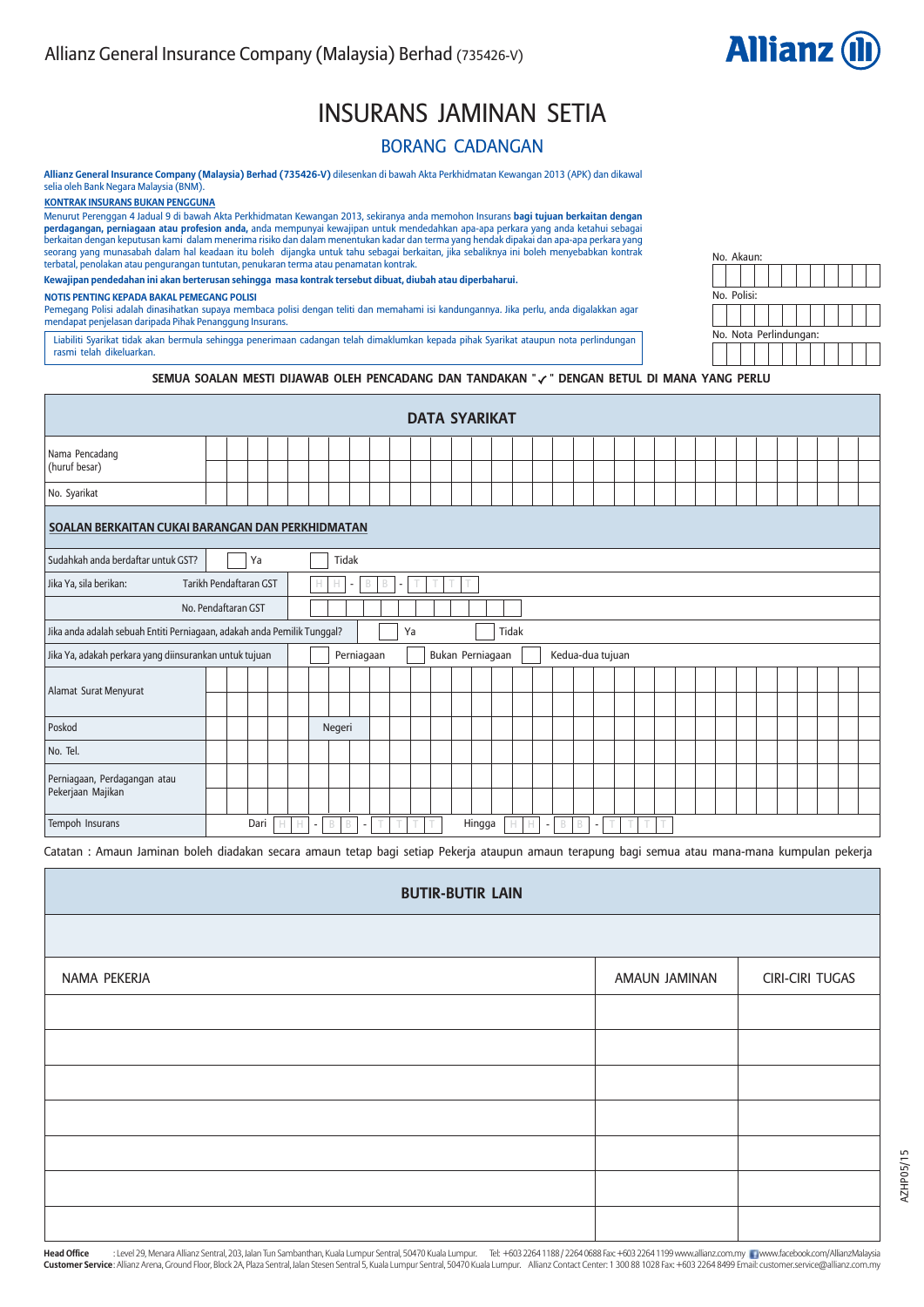|    |                                        | <b>BUTIR-BUTIR LAIN</b>                                                                                                                                                                                                                                                                                                                                                                                                                                                                                                                                                                                                                                                                                                                                                                                                                                                                                                                  |                                        |                |                                                                                                                                                  |
|----|----------------------------------------|------------------------------------------------------------------------------------------------------------------------------------------------------------------------------------------------------------------------------------------------------------------------------------------------------------------------------------------------------------------------------------------------------------------------------------------------------------------------------------------------------------------------------------------------------------------------------------------------------------------------------------------------------------------------------------------------------------------------------------------------------------------------------------------------------------------------------------------------------------------------------------------------------------------------------------------|----------------------------------------|----------------|--------------------------------------------------------------------------------------------------------------------------------------------------|
| 1. | a.<br>b.                               | Sila sebutkan amaun maksimum wang tunai atau stok yang diuruskan<br>oleh mana-mana satu pekerja pada bila-bila satu masa<br>wang tunai<br>stok                                                                                                                                                                                                                                                                                                                                                                                                                                                                                                                                                                                                                                                                                                                                                                                           | a.<br>b.                               |                |                                                                                                                                                  |
| 2. | a.<br>b.<br>c.<br>d.<br>e.<br>f.<br>q. | Berkenaan wang tunai/cek, sila sebutkan:<br>jumlah penandatangan yang diperlukan untuk membenarkan<br>pembayaran dibuat serta keterangan tentang penandatangan yang<br>diberi kuasa itu.<br>jumlah orang yang diberi kuasa untuk menandatangani cek dan jumlah<br>penandatangan berkuasa yang diperlukan bagi setiap cek,<br>sama ada semua wang yang diterima disimpan kesemuanya di dalam<br>bank paling lewat pada keesokan pagi.<br>Jika tidak, berikan butir-butirnya.<br>Berapa kerapkah penyata penyesuaian banknya disiapkan.<br>Berapa kerapkah buku tunai berserta resit, keratan dan baucarnya<br>diperiksa oleh seorang pegawai yang bertanggungjawab.<br>sama ada resit rasmi yang diberi nombor sebelumnya digunakan<br>untuk mengesahkan penerimaan wang<br>jikalau para pekerja dibenarkan untuk memungut wang di luar<br>premis pejabat, adakah ini akan dicatatkan setiap hari?<br>Jika tidak, berikan butir-butirnya. | a.<br>b.<br>C.<br>d.<br>e.<br>f.<br>q. | Ya<br>Ya<br>Ya | <u> 2000 - Jan James James James James James James James James James James James James James James James James Ja</u><br>Tidak<br>Tidak<br>Tidak |
|    | h.                                     | jika mesin tandatangan digunakan untuk cek, tatacara apakah<br>diambil untuk memastikan tandatangannya dibubuh pada cek-cek<br>dibenarkan sahaja?                                                                                                                                                                                                                                                                                                                                                                                                                                                                                                                                                                                                                                                                                                                                                                                        | h.                                     |                | <u> 1980 - Jan Samuel Barbara, margaret e</u> n 1980 eta 1980 - Antonio Barbara, espainiar eta 1980 - Antonio Barbara,                           |
| 3. | a.                                     | Secara apakah barangan seumpama ini diperiksa dengan bebas<br>daripada Pekerja?                                                                                                                                                                                                                                                                                                                                                                                                                                                                                                                                                                                                                                                                                                                                                                                                                                                          | a.                                     |                |                                                                                                                                                  |
|    | b.                                     | Pada tempoh bilakah pemeriksaaan tersebut dijalankan dan oleh siapa?                                                                                                                                                                                                                                                                                                                                                                                                                                                                                                                                                                                                                                                                                                                                                                                                                                                                     | b.                                     |                |                                                                                                                                                  |
|    | c.                                     | Bagaimanakah penerimaan barangan itu diakui oleh Pekerja?<br>Jika ia dilakukan, sila sebutkan sekerap manakah dan oleh siapa.                                                                                                                                                                                                                                                                                                                                                                                                                                                                                                                                                                                                                                                                                                                                                                                                            | c.                                     |                |                                                                                                                                                  |
|    | d.                                     | Adakah surat Arahan Serahan yang bernombor berserta Keratannya<br>digunakan?                                                                                                                                                                                                                                                                                                                                                                                                                                                                                                                                                                                                                                                                                                                                                                                                                                                             | d.                                     |                |                                                                                                                                                  |
|    | e.                                     | Arahan Serahan itu dikeluarkan oleh siapa dan siapa yang<br>menandatanganinya?                                                                                                                                                                                                                                                                                                                                                                                                                                                                                                                                                                                                                                                                                                                                                                                                                                                           | e.                                     |                |                                                                                                                                                  |
| 4. | a.<br>b.                               | Berkenaan kemudahan kad kredit, sila sebutkan:-<br>nama para pekerja yang diberikan kemudahan tersebut serta<br>jawatan mereka<br>nama para pekerja yang bertanggungjawab mengesahkan penyata                                                                                                                                                                                                                                                                                                                                                                                                                                                                                                                                                                                                                                                                                                                                            | a.<br>b.                               |                |                                                                                                                                                  |
|    | c.                                     | yang diterima serta jawatan mereka<br>sama ada para pekerja ini dibenar untuk menggunakan kemudahan<br>tersebut untuk belanja peribadi, dan jika ya, cara yang digunakan<br>untuk belanja tersebut dikenal pasti dan dilunaskan                                                                                                                                                                                                                                                                                                                                                                                                                                                                                                                                                                                                                                                                                                          | c.                                     | Ya             | Tidak                                                                                                                                            |
| 5. |                                        | Adakah anda kerap mengaudit buku-buku anda?<br>Jika ya, siapakah juruaudit dan sekerap manakah ia dilakukan?                                                                                                                                                                                                                                                                                                                                                                                                                                                                                                                                                                                                                                                                                                                                                                                                                             |                                        | Ya             | Tidak                                                                                                                                            |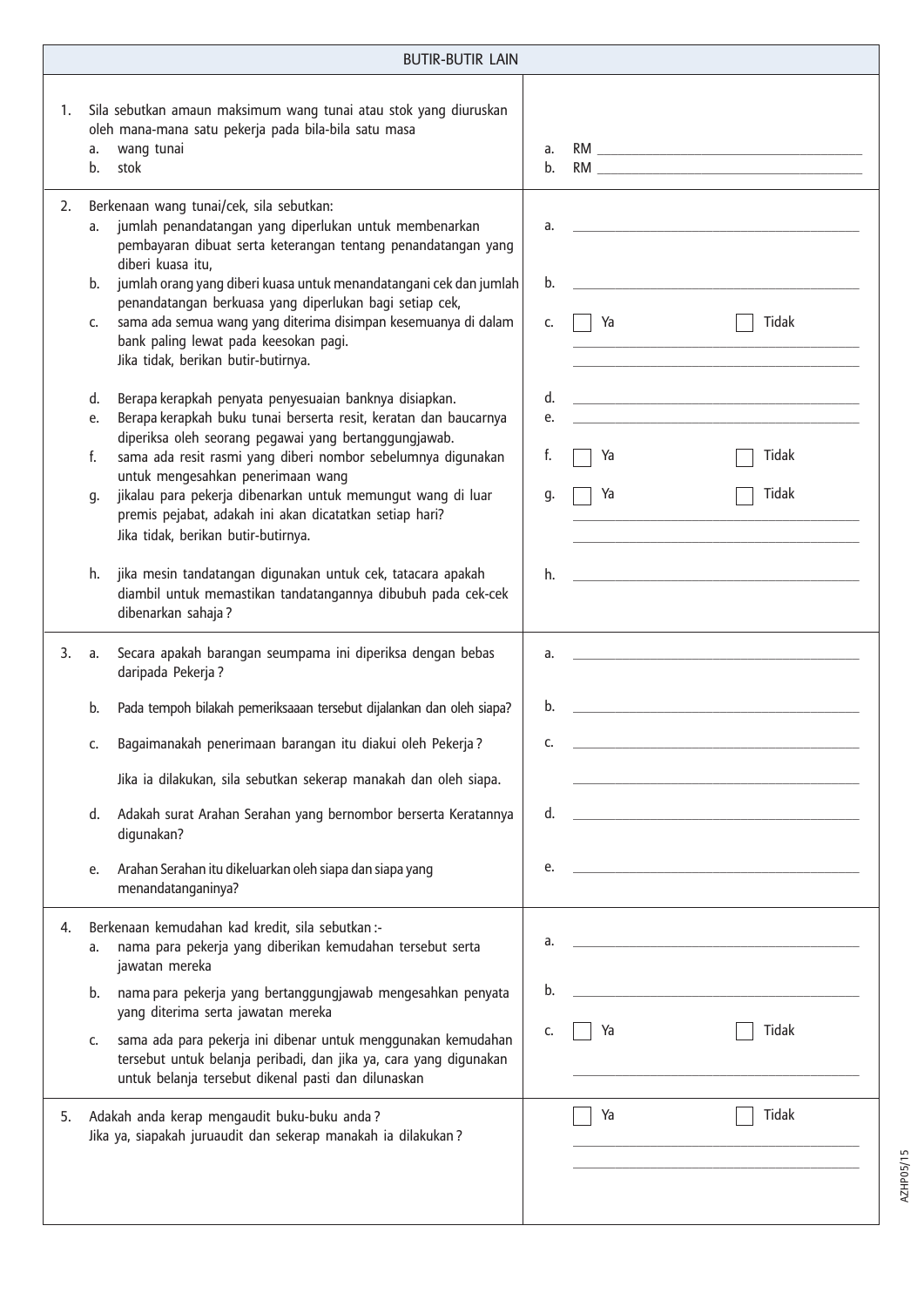|    | <b>BUTIR-BUTIR LAIN</b>                                                                                                                                                                                                                                                              |             |  |
|----|--------------------------------------------------------------------------------------------------------------------------------------------------------------------------------------------------------------------------------------------------------------------------------------|-------------|--|
| 6. | Berkenaan risiko-risiko yang anda ingin menginsuranskannya sekarang,<br>pernahkah anda mengalami apa-apa kerugian melalui penipuan atau<br>penyelewengan oleh sebarang pekerja selama 5 tahun lepas?<br>Jika ya, sila berikan butir-butirnya.                                        | Tidak<br>Ya |  |
| 7. | Terdapatkah sebarang insurans lain yang sedang berkuatkuasa yang<br>melindungi mana-mana luar jangkaan yang ingin diinsuranskan<br>sekarang dengan Syarikat ini atau mana-mana Syarikat lain?<br>Jika ya, sila sebutkan Had Jaminan, Nombor Polisi dan Nama Syarikat<br>Insuransnya? | Tidak<br>Ya |  |
| 8. | Pernahkah insurans yang dicadangkan sekarang ini ditolak, dibatalkan,<br>enggan diperbaharui atau dikenakan terma-terma khas ataupun<br>dinaikkan premiumnya oleh mana-mana Syarikat Insurans?<br>Jika ya, sila berikan butir-butirnya.                                              | Tidak<br>Ya |  |
| 9. | Adakah pihak firma tahu tentang sebarang penipuan atau<br>penyelewengan oleh mana-mana pekerja sekarang atau yang<br>terdahulu?<br>Jika ya, sila berikan butir-butirnya                                                                                                              | Tidak<br>Ya |  |

### **FASAL WARANTI PREMIUM**

Telah menjadi syarat khas yang utama dan mutlak bagi kontrak insurans ini bahawa premium yang mesti dibayar hendaklah dibayar dan diterima oleh pihak penanggung insurans dalam masa enam puluh (60) hari dari tarikh Polisi/Pengendorsan/Sijil Pembaharuan ini mula berkuat kuasa.

Jika syarat tadi tidak dipatuhi, kontrak insurans ini akan terbatal secara automatik dan pihak penanggung insurans akan diberi hak ke atas premium secara prorata bagi tempoh yang melindungi risiko.

Jikalau premium yang dibayar menurut waranti ini diterima oleh seorang ejen berkuasa pihak penanggung insurans, bayaran tersebut hendaklah disifatkan telah diterima oleh pihak penanggung insurans bagi tujuan-tujuan waranti ini manakala kewajipan (ONUS) untuk membuktikan bahawa premium yang dibayar itu telah diterima oleh seseorang, termasuk ejen insurans, yang tidak diberi kuasa untuk menerima premium berkenaan hendaklah terletak pada pihak penanggung insurans.

Tertakluk kepada terma-terma dan syarat-syarat Polisi ini ataupun sebaliknya.

### **CUKAI BARANGAN DAN PERKHIDMATAN (GST)**

### **Notis Cukai Barangan dan Perkhidmatan**

Anda dinasihati untuk mengkaji kecukupan Jumlah Diinsuranskan anda kerana Cukai Barangan dan Perkhidmatan boleh memberi kesan kepada penyelesaian tuntutan anda seperti dibawah.

### **KESAN CUKAI BARANGAN DAN PERKHIDMATAN TERHADAP PENYELESAIAN TUNTUTAN**

### **Penyelesaian Tuntutan**

Kami akan membayar tuntutan anda termasuk Cukai Barangan dan Perkhidmatan pada item bekalan yang dikenakan cukai, sehingga had limit Jumlah Diinsuranskan.

Sekiranya anda layak untuk membuat tuntutan bagi Kredit Cukai Input dan sekiranya kami membuat bayaran di bawah polisi ini sebagai pampasan kepada anda, kami akan mengurangkan jumlah bayaran dengan menolak Input Kelayakan Kredit Pajakan anda tidak kira samada anda telah menuntut input kredit

pajakan, tertakluk kepada had limit Jumlah Diinsuranskan.

## **AKUAN**

Saya/Kami dengan ini mengesahkan bahawa menurut apa yang saya/kami sesungguhnya ketahui, pernyataan yang terkandung dalam borang cadangan ini adalah betul dan benar dan saya/kami tidak menyelindung, salah menyatakan atau salah memberikan sebarang fakta matan.

Saya/Kami bersetuju bahawa pernyataan dan akuan yang terkandung dalam borang cadangan ini hendaklah dijadikan asas kontrak bagi insurans ini dengan pihak Syarikat dan ia juga hendaklah disifatkan telah digabungkan dalam kontrak ini.



# **POLISI JAMINAN SETIA PIHAK SYARIKAT**

Menanggung rugi bagi kerugian/kehilangan kewangan langsung yang dialami menerusi sebarang perbuatan penipuan atau ketidakjujuran oleh si pekerja yang dijamin :

(a) dalam masa Tempoh Tanggung rugi yang ditetapkan dalam Polisi; dan

(b) dalam masa Pekerjaan si pekerja yang berterusan tanpa penggendalaan; dan

(c) berhubung dengan Jawatan dan Tugas-Tugas si Pekerja